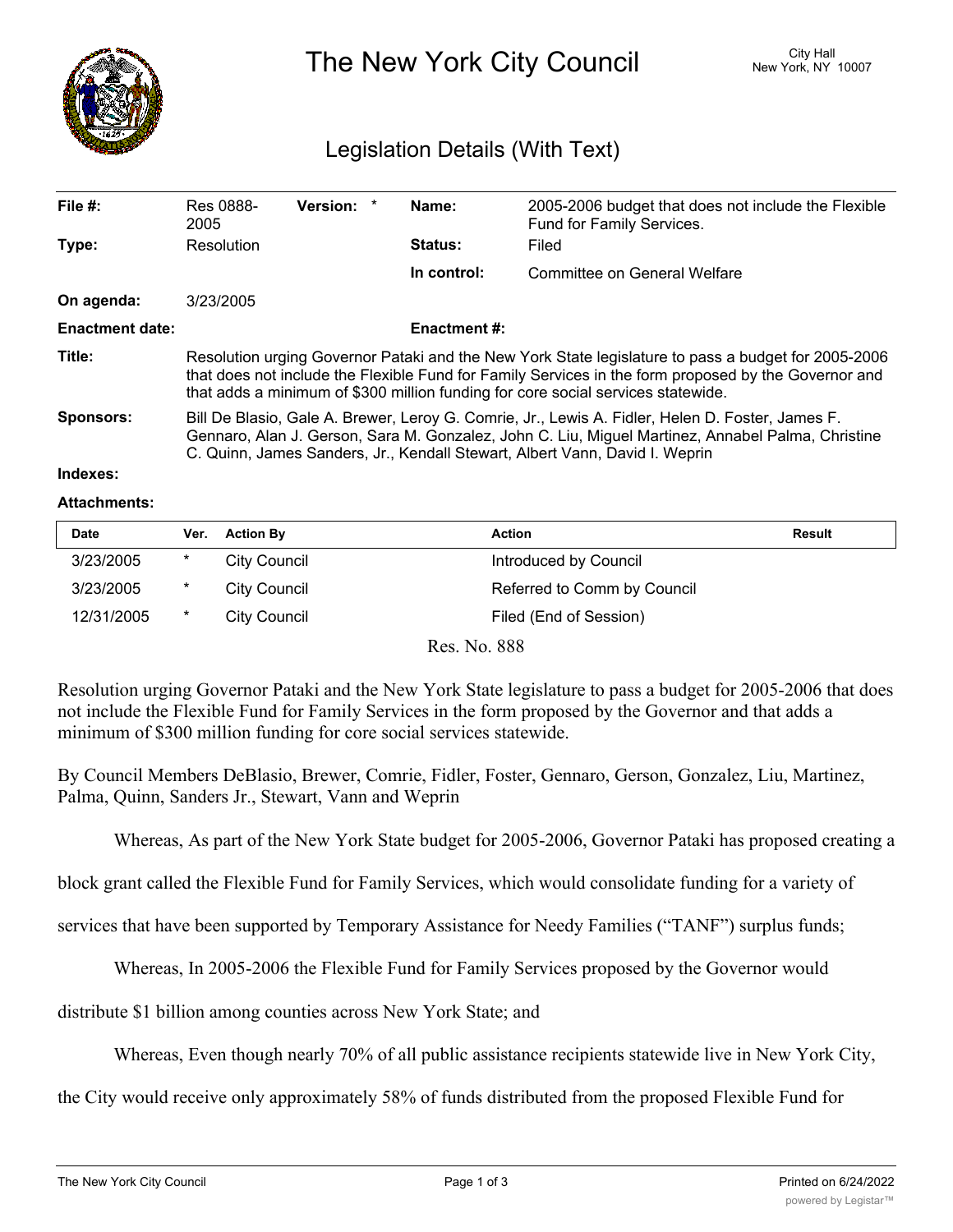## **File #:** Res 0888-2005, **Version:** \*

Family Services; and

Whereas, While the Governor asserts that his proposal would give counties more flexibility to determine funding allocations for social services depending on local needs, New York City's proposed allocation of \$584 million would reduce funding available for programs in New York City by at least \$150 million; and

Whereas, The \$150 million that would be cut under the Governor's proposed Flexible Fund for Family Services has funded programs that provide vital support to families in New York City, including child care, child welfare prevention, domestic violence and substance abuse services, employment assessment and eligibility services, summer youth employment and homeless prevention services; and

Whereas, In particular, as proposed the Flexible Fund for Family Services would reduce funding for child care by more than \$100 million, which supports 22,000 subsidized child care slots in New York City; and

Whereas, The Administration for Children's Services ("ACS") has represented that implementation of the proposed Flexible Fund for Family Services would force it to eliminate one-third of its existing subsidized child care slots almost immediately; and

Whereas, In addition, the Department of Homeless Services has indicated that implementation of the Flexible Fund for Family Services as proposed by the Governor would force it to cut the \$12 million allocated to the Homebase Program, New York City's sole neighborhood-based homeless prevention program; and

Whereas, Substantial reductions in support for programs such as domestic violence and substance abuse services and child welfare prevention could threaten the safety and well-being of children and their families; and

Whereas, Beyond providing inadequate funds for essential social services in 2005-2006, the proposed Flexible Fund for Family Services contains no guarantee of continued funding for these services in the future; now, therefore be it

Resolved, That the Council urges Governor Pataki and the New York State legislature to pass a budget for 2005-2006 that does not include the Flexible Fund for Family Services in the form proposed by the